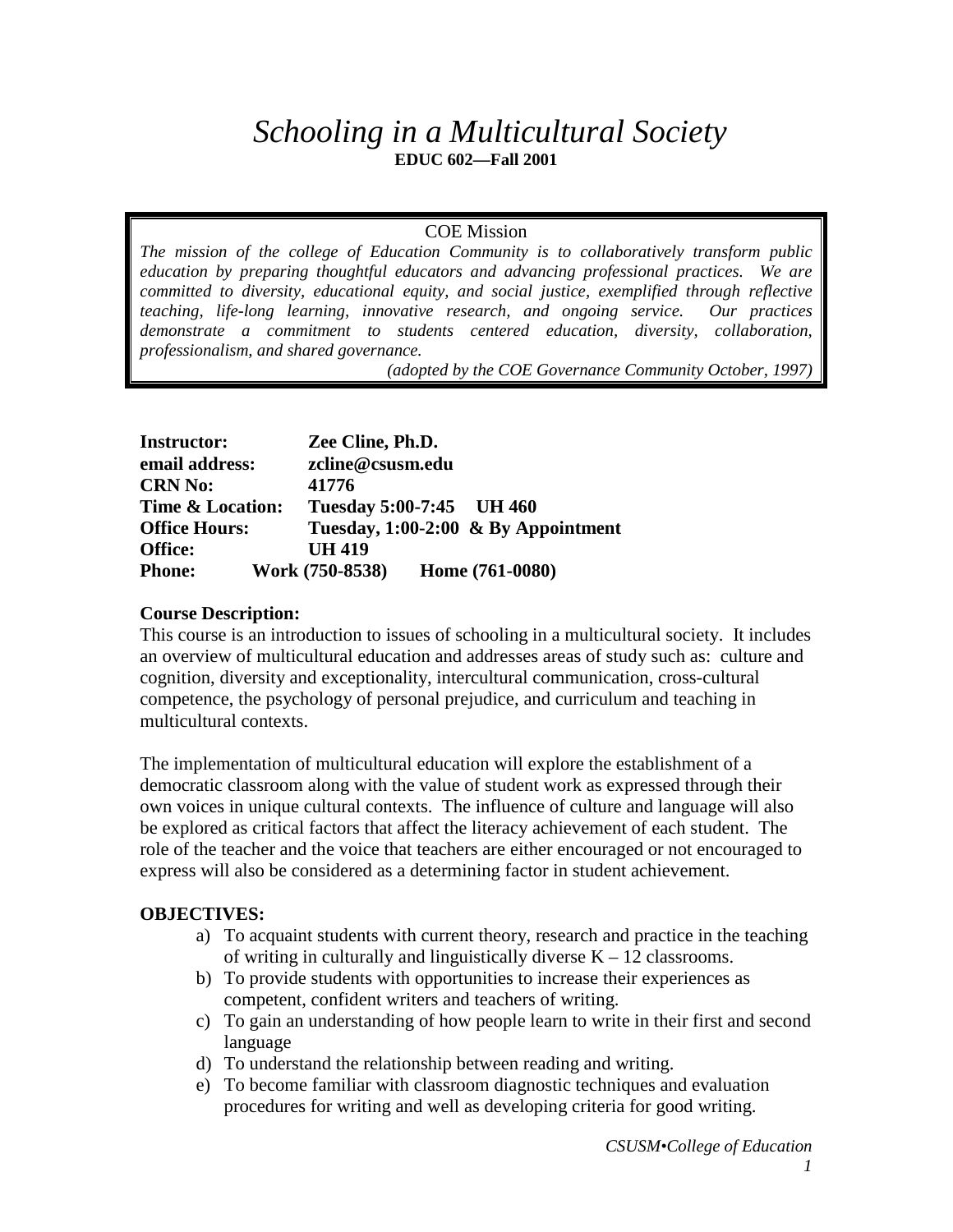- f) To become sensitive observers of children's' writing and analyze children's writing behavior as a basis for making instructional decisions.
- g) To develop the ability to select appropriate instructional strategies to meet the individual needs of students.
- h) To develop instructional strategies which enables students to become more competent users of the conventions of language (mechanics, grammar, usage and spelling) within the context of writing.
- i) To provide the foundation for students to design a curriculum in which writing is used to communicate ideas, enhance thinking, develop understandings and provide enjoyment.
- j) To develop an appreciation for the need and value of integrating writing into all areas of the curriculum
- k) To develop a respect for each student, his/her abilities and background and the student's right to instruction that meets his or her individual needs.

### **Required Texts:**

Darling-Hammond, L. (1997). *The right to learn: A blueprint for creating schools that work.* Jossey-Bass

Graves, D. (2001). The Energy to Teach. Heinemann.

Norton, D. (2001). Multicultural Children's Literature: Through the Eyes of Many Children. Merrill-Prentice Hall.

#### **Assessment:**

Final grades will be based upon the student's ability to demonstrate knowledge in the area of leadership and professional development. Participation in all course activities is a CORE expectation. Grades will be based upon the following points:

# **GRADING**

| $Total = 200$ Points                  |       |  |    |  |
|---------------------------------------|-------|--|----|--|
| Grades: Calculated by Percentage      |       |  |    |  |
| $100 - 95$                            | A     |  |    |  |
| $94 - 93$                             | $A -$ |  |    |  |
| $92 - 91$                             | $B+$  |  |    |  |
| $90 - 89$                             | B     |  |    |  |
| $88 - 87$                             | $B -$ |  |    |  |
| <b>Assignments:</b>                   |       |  |    |  |
| <b>Attendance &amp; Participation</b> |       |  | 10 |  |
| Interactive email journal             |       |  | 20 |  |
| <b>Longitudinal Study</b>             |       |  | 40 |  |
| <b>Choice Assignment</b>              |       |  | 30 |  |

**Required Projects:**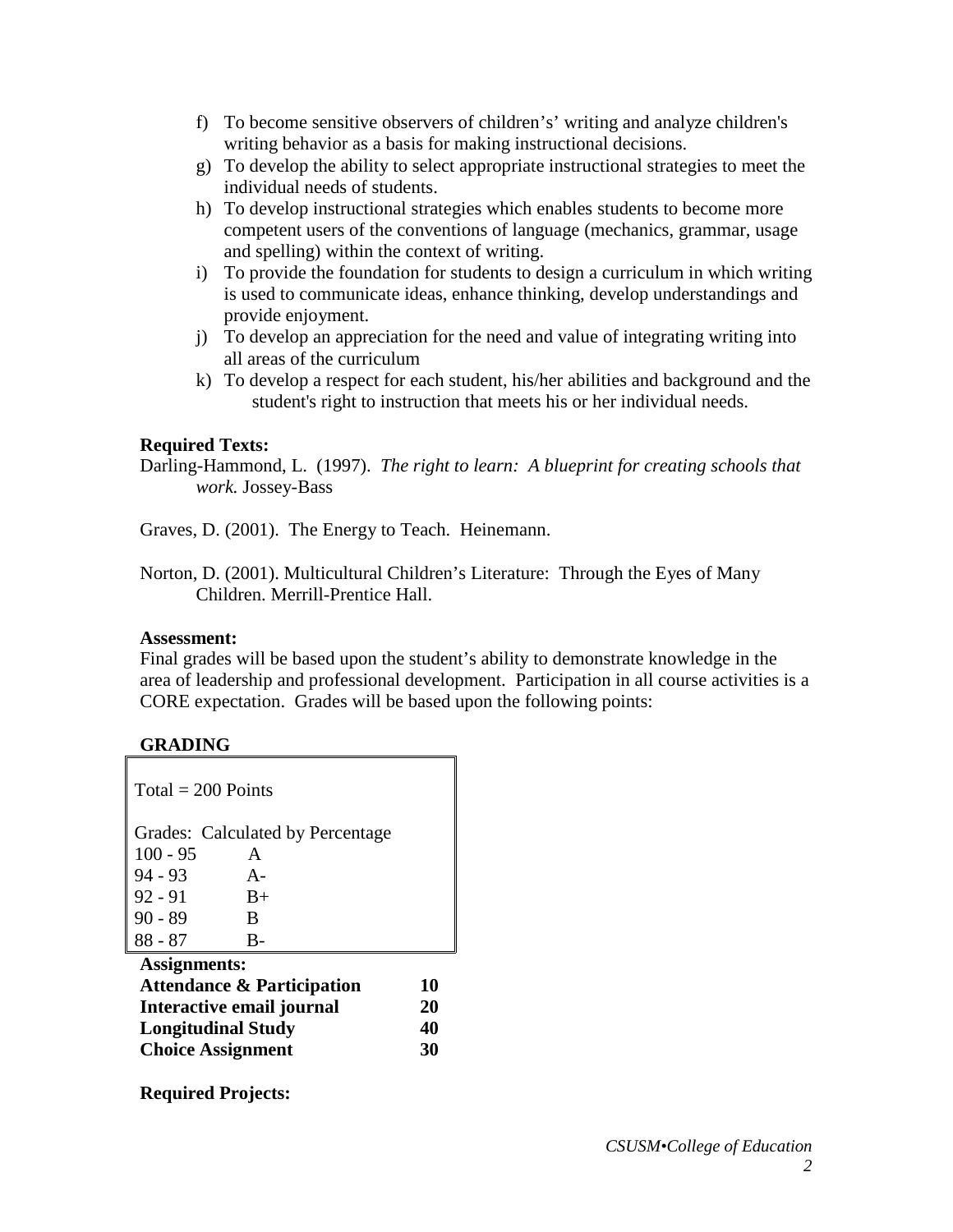#### **Longitudinal Study of a Group of Diverse Learners in One Grade Level (40 points)**

Purpose: The purpose for this project is for you to look at student achievement of culturally and linguistically diverse students over time to determine what happens to students within a system. The purpose is not to examine and criticize your school district. It is to look at opportunities made available to or denied children of color.

#### Components of the project:

Population: Select a group of ethnically and linguistically diverse students (try to get a mix of male and female-about 6) in a grade level who have attended your school at least three years. Do a review of their school history and success or lack of success.

Data collection: Consider the following:

- Testing process when the children entered school. Were they tested? Which test was used? Tested in their primary Language? In English? What were the scores? What do the scores mean?
- Placement issues. Where were the children placed when they entered? What kinds of classrooms? How long did they stay in the placement? What accommodations are being made in the regular classroom for the children?
- Services received: What kind of services did the children receive? Be as specific as possible.
- Re-classification: Were the children ever re-classified? How often? What process was followed?
- Look at the grades the children received over three years and look for patterns in terms of achievement. Match the history (were they in a pull out program, were they reclassified, were they placed in special education title I, etc.)of each child with the present achievement of each child. Did the special services support their literacy development and second language development?
- Factors of retention: Were these students retained? How many? Why? What reasons were given? Did the parents support the retention or promotion?
- Analyze the data that you have collected and make some decisions about how these students have progress through the system. What trends do you notice? Do you notice anything across the group? Is each case unique? Can draw any conclusions about how students acquiring a second language are supported or not supported within the system? Do you notice any effect on placement issues after the passage of Proposition 227? How did the district in which these children are educated respond to the passage of Prop 227?

#### **Data Collection Due {10-23}**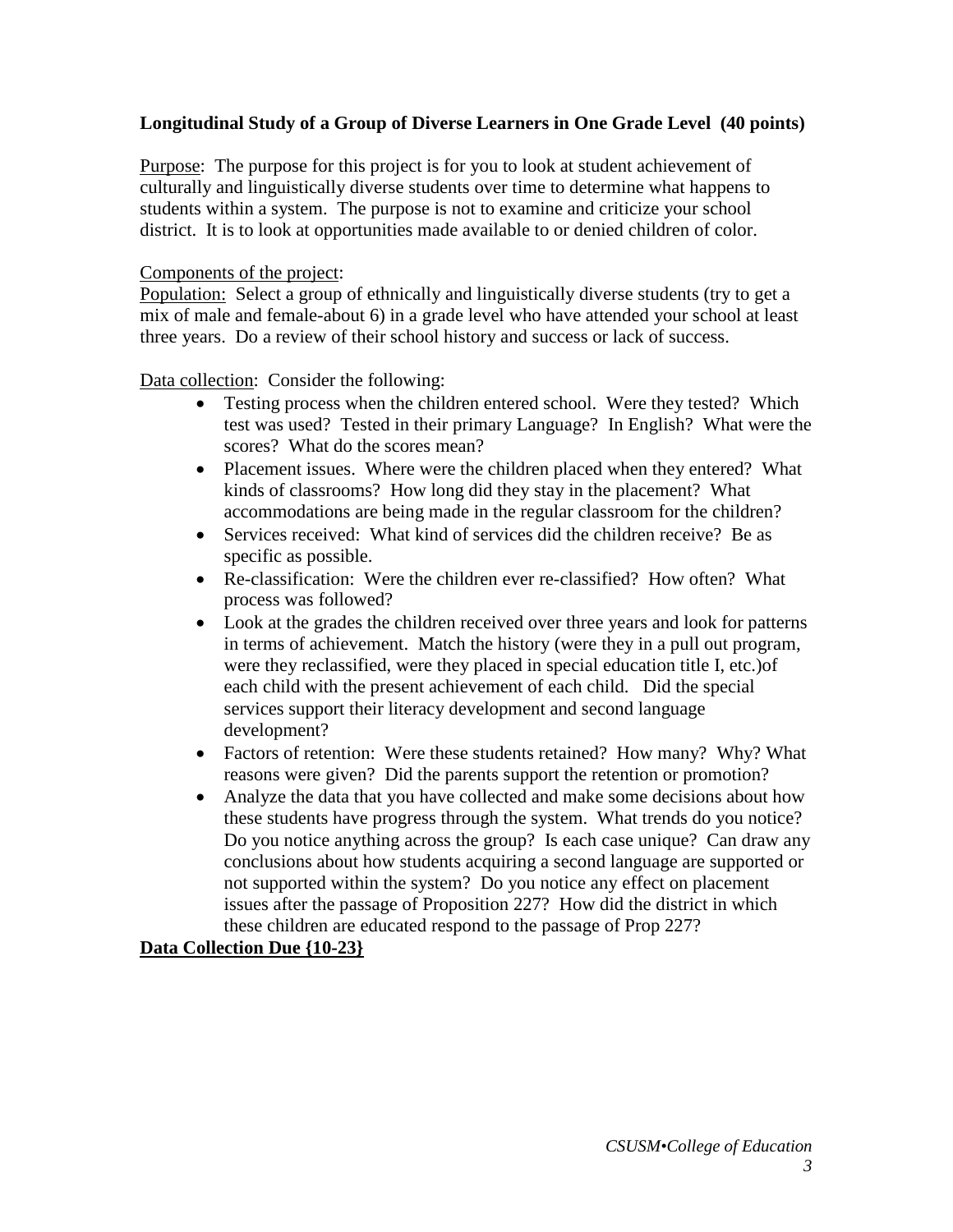Write-up: Write up your findings and develop a plan for these children. The sections of your report should be:

- Describe the population (age, ethnicity, number of boys, girls, etc.), the setting (school, district, how many children in the school, ethnic breakdown, etc.)
- Testing process
- Placement issues
- Services received
- Re-classification
- Academic history compared to present day
- Factors of retention
- Analysis
- Your conclusions

Would you support the decisions made on their behalf? What would you do differently? What would you do to ensure equal access for these children? What support and accountability will be necessary to ensure equal access and success?

# **Paper Due {12-4}**

# **Interactive Journal (20 pts)**

For this project, you will need to choose a journal partner in class for an online interactive journal on the first night and exchange email addresses. After each class session, please write an email journal entry reflecting on the following: 1) what the class covered, 2) how the session has informed your practice, 3) what you found most useful about the session, 4) what you found least useful about the session, 5) strengths, weaknesses, areas for improvement, and 6) whatever else comes to mind. Your entry should be about one half page in length. Email the entry to your journal partner, who will then respond to your entry and give you feedback, ideas, suggestions, etc. Your journal partner should email their entry to you and you should provide feedback to that person. For each session, then, you will have one email entry that you wrote and one that you responded to.

**Due DATES: Entries for weeks 1-5 due week 6 {10-2} Entries for weeks 6-10 due week 11 {11-6} Complete set of entries due week 15 {12-4}**

*Before the second night of class, email Zee your first night's reflection when you email it to your partner [\(zcline@csusm.edu\)](mailto:zcline@csusm.edu)*

### **Choice Assignment (30 pts) DUE-Choice Assignment [11-20}**

*Please choose one of the following assignments or you can design your own and clear it with the instructor.*

**1. The Expository Piece of Literature.** Select a book that you feel you might be interested in reading that has to do with multicultural education. Immerse yourself in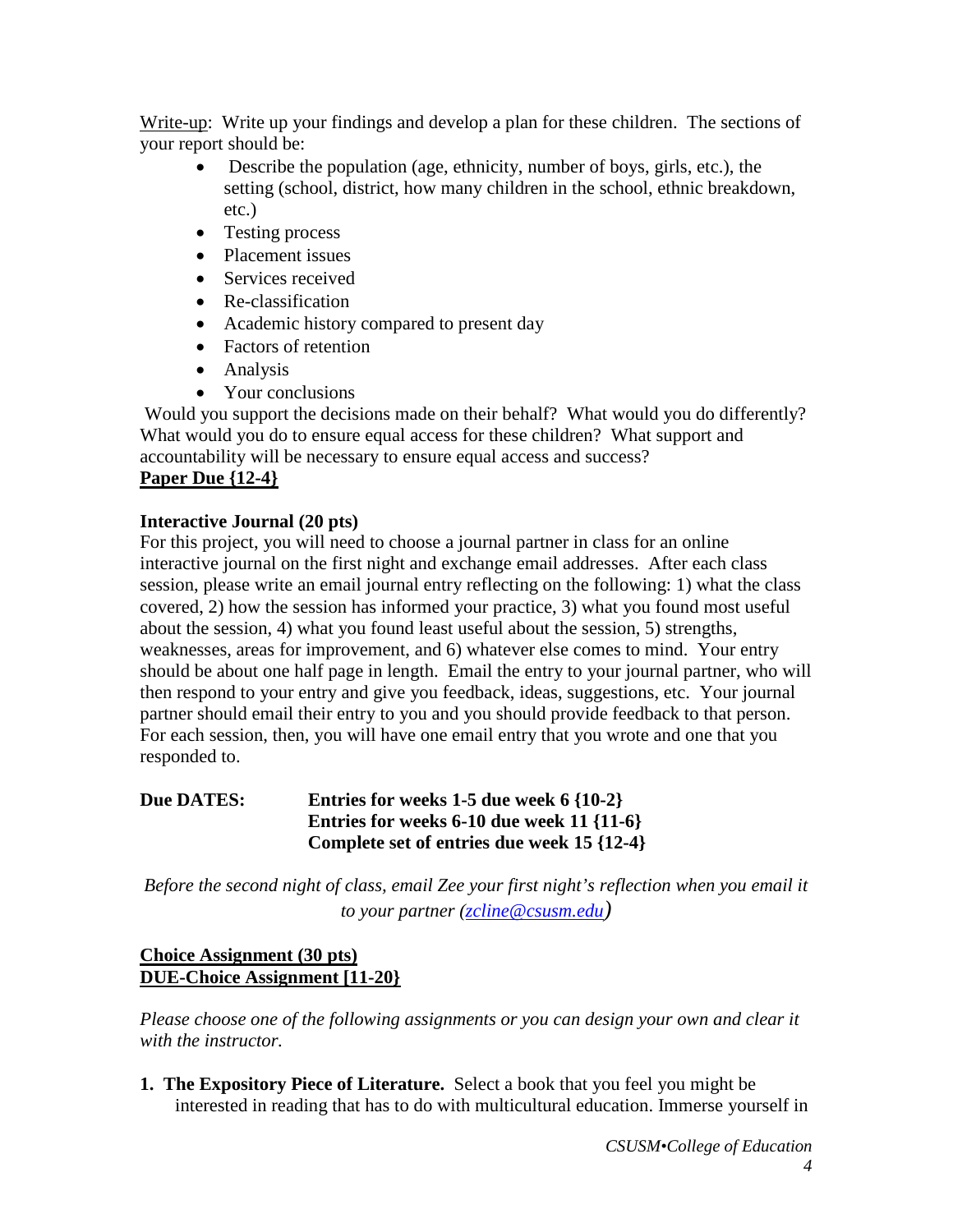a piece of reading that will peak your interest, inform and challenge your assumptions about schooling in America, and lead you to ask some questions about whether the public educational system is sound and how the bureaucratic structure in which it operates supports or does not support diverse student learning and achievement.

You are to keep a **reflective journal** while you read the text you have selected. Question the author. Challenge his/her assumptions. Let the author challenge your assumptions. Make this journal a dialogue with the author and yourself.

- **2. Multicultural Children's Literature Unit.** Select a Multicultural children's book and develop a unit of study for the book. The unit of study should be extensive and comprehensive and include:
	- a. Other books you would use as part of the readings
	- b. Writing assignments that would accompany the unit
	- c. Lessons learned
	- d. Vocabulary development & Conceptual development
	- e. Extensions for art, music, dance, movement, food, etc.
- **3. Technology Resources.** Visit at least 10 Multicultural Websites and write an analysis of the sites. In your analysis, cover the following areas,
	- 1. Ease of use and navigation. How easy was it to find your way around the site and to be able to navigate the various areas and find what you were looking for.
	- 2. Cultural relevance. Did you feel the site had enough to offer, did it allow you to gain perspective, did you feel as if this site would be useful for teachers?
	- 3. Availability of Materials. Was there any free materials available? Was it easy to access materials? Was this a site that students could easily use? Is it s teacher resource site?
	- 4. Would you recommend the site for teachers/students? Why or Why not?
- **4. Personal History & Family Background Assignment**. Examining your own culture. Write a narrative essay about your own life, describing the experiences that have shaped your views of race, culture, and issues of diversity. Reflect on your own experiences in terms of your cultural reference, your family background, your interactions with others unlike yourself, and other factors determined by your own circumstances and your upbringing. In this assignment, you will explore within yourself, and commit to written form, (1) your identity as a learner, (2) how this affects your potential as a teacher, (3) and your identity as a member of a particular cultural/racial/ethnic group. Include SPECIFIC examples of events and situations that you feel shaped your views on these issues. Be sure to situate your examples in the context of assumptions about schooling and education. To the extent possible, relate your experiences to the theory and praxis in readings, class discussions and activities.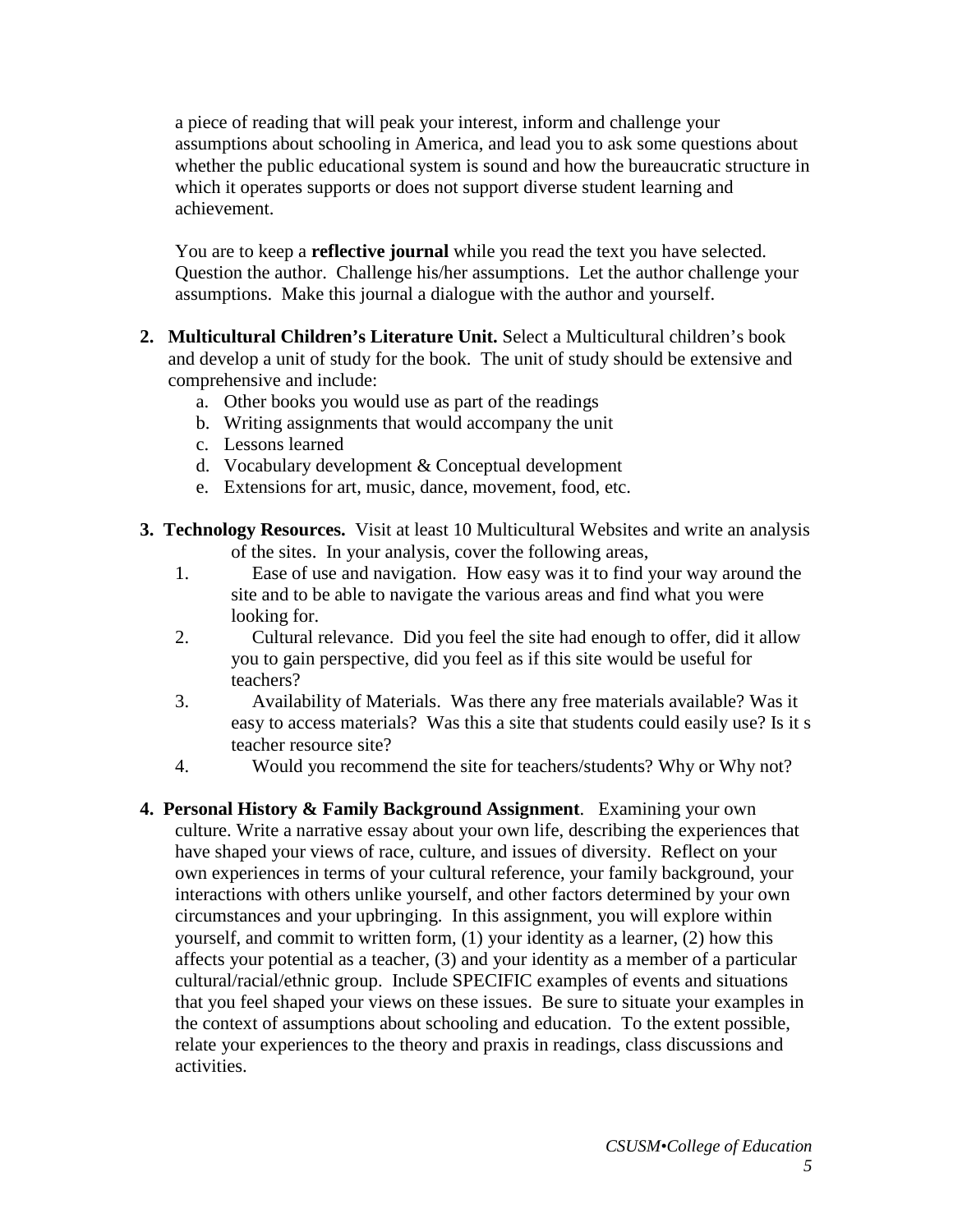By researching and studying one's own background it is possible to gain an appreciation about ways in which we share many similarities and differences. In this assignment you are to construct a family 'tree' that includes as much information as you can gather about your family background including religious affiliation, ethnicity, culture, language(s), country of origin, education/occupation and any other information you think is of interest and value. The format you use to illustrate the information is up to you. It can be as formal as genealogical tree or informal as a narrative.

Attendance and Participation (10 points). Please plan to attend all classes. This class will be conducted as a kind of seminar, encouraging your input, questions, challenges, ideas about the schooling of California's diverse student population. It will be important then, that you do all assigned readings and come to class ready to engage in open conversations about issues that grow out of the readings. Participation is as crucial as attendance.

#### **COE Attendance Policy**

Due to the dynamic and interactive nature of courses in the College of Education, all students are expected to attend all classes and participate actively. At a minimum, students must attend more than 80% of class time, or s/he **may not receive a passing grade** for the course at the discretion of the instructor. Individual instructors may adopt more stringent attendance requirements. Should the student have extenuating circumstances, s/he should contact the instructor as soon as possible.

A good student is one who adheres to standards of dependability and promptness. If you miss more than two class sessions or are late (or leave early) for more than three sessions, you cannot receive an A. If you miss more than three class sessions you cannot receive a B. Late assignments will be penalized by a 5% deduction in points for each weekday late. After two weeks, late assignments will be given a zero. If you have extraordinary circumstances in your life which will impact your assignments, please let me know. I want you to be able to stay in school and succeed. If you have any questions or concerns, please feel free to come in and speak with me about them.

#### **Course Outline**

#### **Week One:** *The Right to Learn. 8-28*

*Quote: Providing most Americans with an empowering and equitable education has always been a struggle, and it remains one today (Darling-Hammond p.7).*

- Readings**-**Darling-Hammond, L. (1997). *The Right to Learn.*
	- Chapter 1-The Right to Learn
	- 1) What is the right to learn?
	- 2) How is the right to learn implemented?
	- 3) What is the difference between going to school and being educated?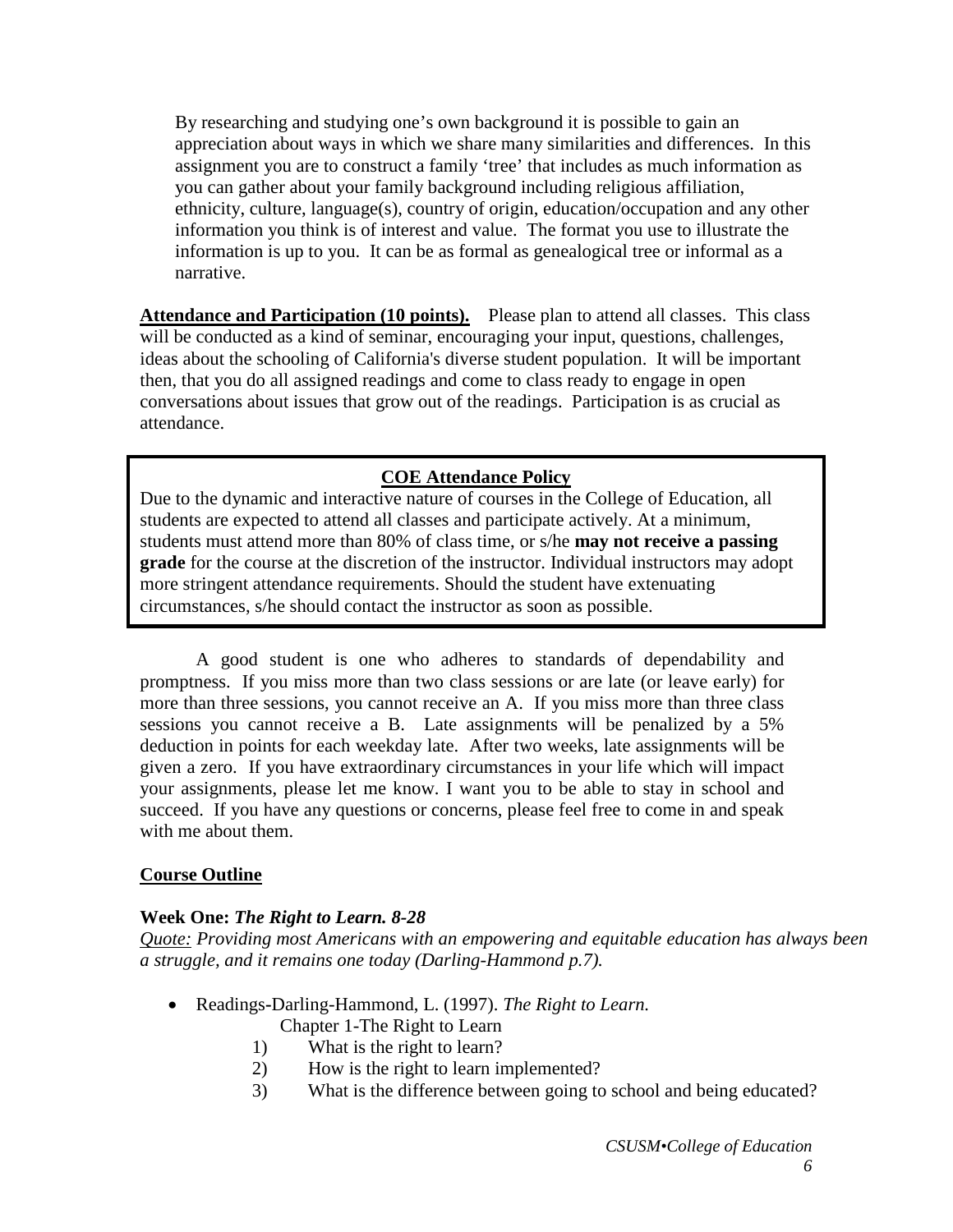#### **Week Two: What Matters Most***. 9-4*

*Quote: Consistently, studies have found that flexibility, adaptability, and creativity are among the most important determinants of teachers' effectiveness (Darling-Hammond p. 72)*

- Readings**-**Darling-Hammond, L. (1997). *The Right to Learn.* Chapter 2-The Limits of the Education Bureaucracy Chapter 3-What Matters for Teaching
- Questions
	- 1) How does the bureaucracy shape the system?
	- 2) What matters most?
	- 3) How do we determine what matters most?

### **Week Three:** *Yin/Yang. 9-11*

*Quote: Otherwise, the outcome of raising learning standards will be greater failure rather than higher levels of accomplishment (Darling-Hammond p. 105).*

- Readings**-**Darling-Hammond, L. (1997). *The Right to Learn.* Chapter 4-Teaching and Learning for Understanding Chapter 5-Structured Learner Centered Schools
- Ouestions
	- 1) Define teaching? Learning?
	- 2) Just how paradoxical is teaching/learning?
	- 3) What is learner centered

# **Week Four:** *First you have to tie down the dog. 9-18*

*Quote: The flawed belief that reforms can simply be replicated elsewhere once they have been developed in demonstration sites is one key to the unhappy history of curriculum change (Darling-Hammond p. 217)*

- Readings**-**Darling-Hammond, L. (1997). *The Right to Learn.* Chapter 6-Staffing Schools for Teaching & Learning Chapter 7-Creating Standards Without Standardization
- Questions
	- 1) Who should be hired?
	- 2) Do Standards Make a Difference?
	- 3) Do we need standards?

# **Week Five:** *Re-Creating. 9-25*

*Quote: Today, several thousand restructured school have managed to create democratic learning communities that succeed in ways not previously thought possible with diverse groups of students (Darling-Hammond p. 331)*

• Readings**-**Darling-Hammond, L. (1997). *The Right to Learn.* Chapter 8-Ensuring Access to Knowledge Chapter 9-Building a Democratic Profession of Teaching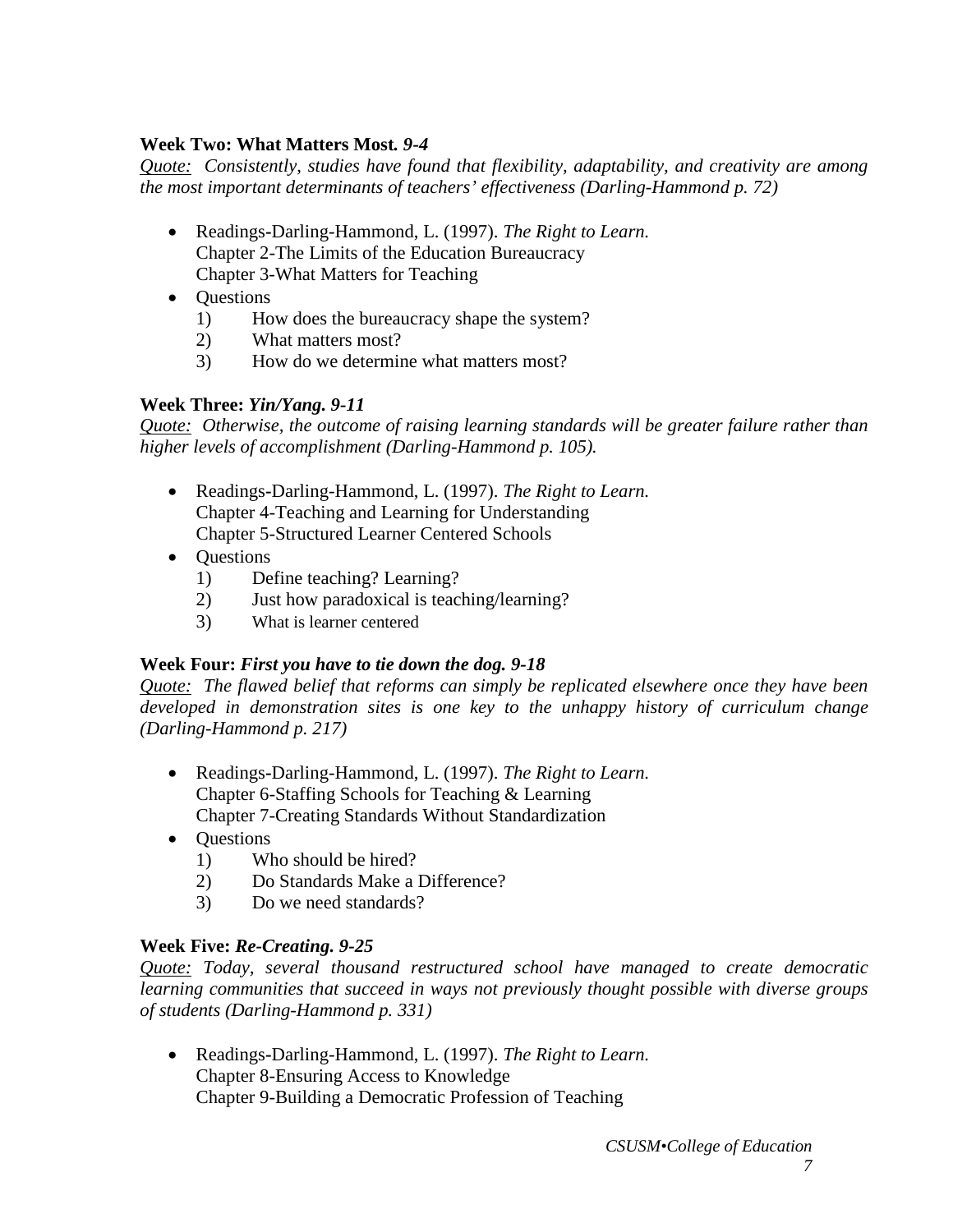Chapter 10-Conclusion-An Agenda for Re-creating Public Education

- Questions
	- 1) Where are you on the journey of recreating?
	- 2) How do you move forward?
	- 3) What are your strengths as a teacher/learner?

#### **Week Six:** *Renewal. 10-2*

*Quote: Everyone seems to be in a hurry to deal with the crisis in education (Graves, p. 1).*

- Readings-Graves, D. (2001). The Energy to Teach Chapter 1-The Energy to Teach Chapter 2-Taking Stock Chapter 3-Setting a Clear Direction
- Questions
	- 1) What would it take to "rethink" educational change in your organization?
	- 2) How do we change our theory of schooling, learning, and teaching?
	- 3) Are changes at this level reasonable? Desirable? Practical? Attainable?

### **• DUE-WEEKS 1-5 Reflective Journal Entries**

#### **Week Seven:** *Positive Energy begets Positive Energy. 10-9*

*Quote: We have to ask tough, persistent questions of our colleagues and administrators if current approaches to curriculum are not to drain us completely (Graves, p. 59).*

- Readings-Graves, D. (2001). The Energy to Teach Chapter 4-Structure the Class for Release of Student Energy Chapter 5-Tap the Energy Source in Curriculum Chapter 6-Build Energy with Colleagues
- **Ouestions** 
	- 1) How do you build energy with students? Colleagues?
	- 2) How would you assess the energy level within your classroom? school?
	- 3) Are we regressing as a system? As a society?

#### **Week Eight:** *There are no either/or's. 10-16*

*Quote: The misuse of standards and standardized testing is draining energy from the profession (Graves, p. 80).*

- Readings-Graves, D. (2001). The Energy to Teach Chapter 7-Create Energy Through Learning Chapter 8-Take Energy from Assessment Chapter 9-Exchanging Energy with Parents
- **Ouestions** 
	- 1) Define diversity within diversity?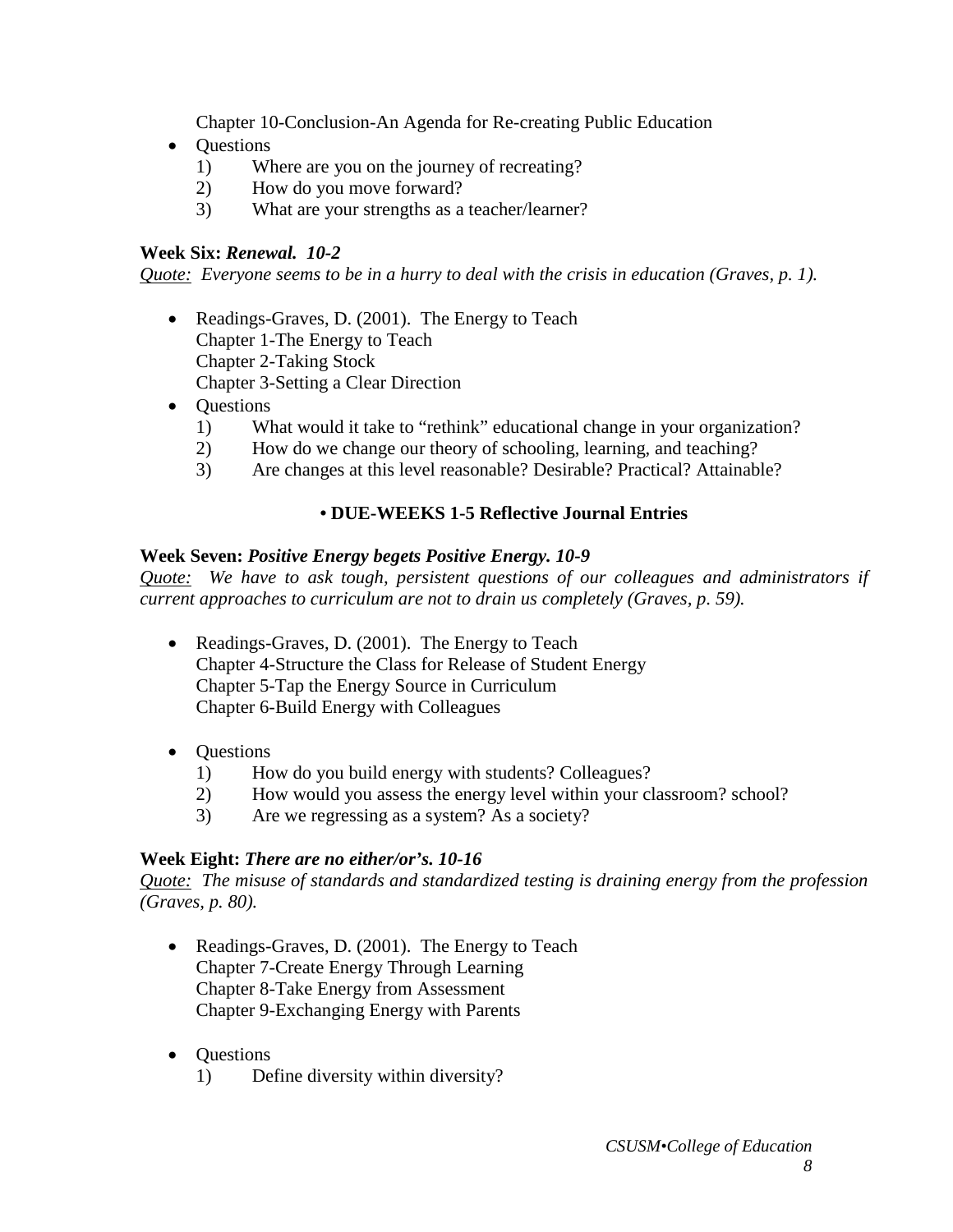- 2) Why do reform movements fail to increase student achievement, especially for disadvantaged students?
- 3) How do you change the outcomes?

# **Week Nine:** *Warm Fuzzies. 10-23*

*Quote: Rather than looking to see what has gone wrong, they looked to see what was right (Graves, p. 112).*

- Readings-Graves, D. (2001). The Energy to Teach Chapter 10-A State Gives Energy: The Maine Model Chapter 11-A Portrait in energy: Virginia Secor Chapter 12-energy in the Workplace
- Ouestions
	- 1) How do we nurture students? Communities?
	- 2) How do you prepare communities, both inside and out?
	- 3) How do we change individuals? Systems?

# **• Data Collection Due {10-23}**

#### **Week Ten:** *Loss of Control. 10-30 (No class session)*

*Quote: Artful living is and endless source of energy (Graves, p. 173).*

- Readings-Graves, D. (2001). The Energy to Teach Chapter 13-Principals and Teachers Build Energy Chapter 14-Explore More Lasting Sources of Energy
- Ouestions
	- 1) How do you renew your energy reserves?
	- 2) Do you have a purposeful community within your school?
	- 3) Is there enough time to do all that needs to be done?

# **Week Eleven:** *Changing Sensitivities. 11-6*

*Quote: In contrast, the issues around Helen Bannerman's Little black Sambo, published in 1899, illustrate the changing sensitivities of Americans toward certain social issues (Norton p. ).*

- Readings-Norton, D. (2001). Multi-cultural Children's Literature. Chapter 1-Intrduction to Mulitcultural Literature Chapter 2-African American Literature
- Questions
	- 1) Why is the oral tradition so important?
	- 2) How are traditional values transferred through folklore?
	- 3) What is ELVES? Why does it work?

# **• DUE-WEEKS 6-10 Reflective Journal Entries**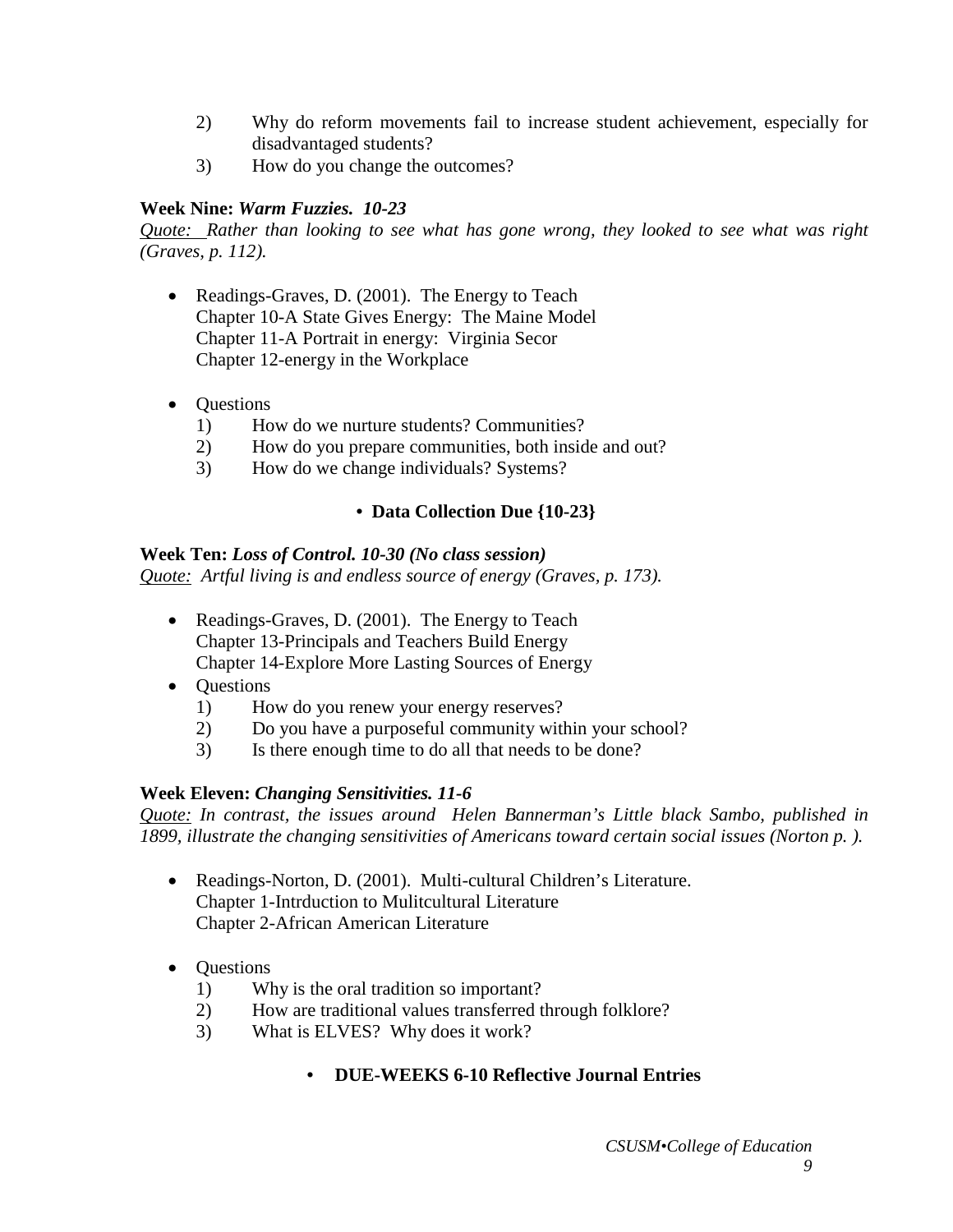#### **Week Twelve:** *Forming an Identity 11-13*

*Quote: Many Native American authors trace their identities back to the voices of the continent's earliest storytellers (Norton p. 98).*

- Readings-Norton, D. (2001). Multi-cultural Children's Literature. Chapter 3-Native American Literature
- **Ouestions** 
	- 1) How does literature change and form our identity?
	- 2) What are the different oral traditions?
	- 3) How are traditional values identified?

### **Week Thirteen:** *Perspectives. 11-20*

*Quote: Latino educators are particularly critical of the previous educational systems in eh United States that tended to ignore their heritage and identity (Norton p. 135).*

- Readings-Norton, D. (2001). Multi-cultural Children's Literature. Chapter 4-Latino Literature
- Questions
	- 1) Why is authentication important?
	- 2) How would you rethink using English/Spanish literature?
	- 3) Who should decide what perspective is taught in the curriculum?

### **• DUE-Choice Assignment**

#### **Week Fourteen:** *Definition. 11-27*

*Quote: The project also criticized the books because they tended to measure success by the extent to which Asian Americans have assimilated white middle-class values and because they implied that hard work, learning to speak English, and keeping a low profile would enable Asian Americans to overcome adversity and be successful (Norton p. 185).*

- Readings-Norton, D. (2001). Multi-cultural Children's Literature. Chapter 5-Asian Literature
- Questions
	- 1) What influences folklore?
	- 2) How are questioning techniques used to help with predictions?
	- 3) Why is it important to compare biographies?

# **Week Fifteen:** *Transmitting Essential Values. 12-4*

*Quote: Folklorists who study Jewish literature contend that the folklore provides a portrait of the people, an understanding of the Jewish heritage, and a link to both the biblical and historical past (Norton, p. 236)*

- Readings-Norton, D. (2001). Multi-cultural Children's Literature. Chapter 6-Jewish Literature
- Questions